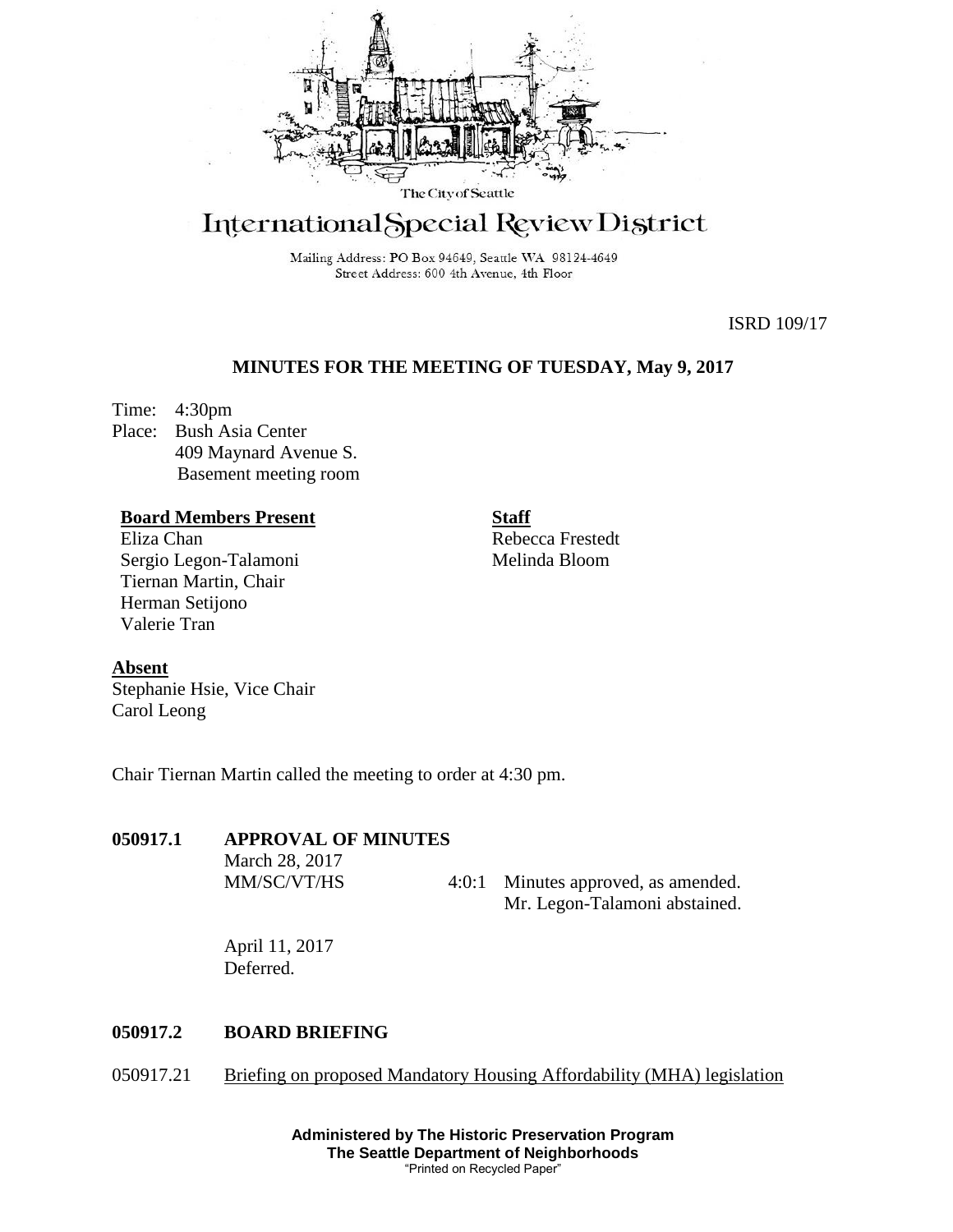*Presenter*: Brennon Staley, Office of Planning and Community Development (OPCD)

Informational briefing on proposed legislation recently introduced to the City Council's Planning, Land Use and Zoning committee to implement Mandatory Housing Affordability (MHA) requirements throughout the Chinatown/International District (excluding the National Register District). Under MHA, developers would be required to contribute to affordable housing as part of most commercial or residential development. The legislation also provides for additional development capacity in the form of an increase in the amount of height or floor area in zones where MHA would apply.

Detailed handout in DON file.

Brennon Staley, OPCD, explained that the MHA requirements are part of the Housing Affordability and Livability Agenda (HALA). He said the goal is to produce 30,000 market-rate housing units and 20,000 affordable housing units. He said under the MHA developers would either provide affordable units or pay into a fund to develop affordable housing. This legislation also provides for additional development capacity in the form of an increase in the amount of height or floor area in zones where MHA would apply. By enacting these two changes together, the proposed legislation will both increase the supply of new market-rate housing and result in the creation of new rent- and income-restricted housing, both of which support the City's growth management and housing policies and will help address housing affordability. He said that the intent is for a citywide program. Currently, MHA is in effect in the U-District and parts of downtown and South Lake Union. The performance and payment requirement vary by zone.

Mr. Staley explained that the portion of the ISRD that is located within the Seattle Chinatown National Register District is exempt, as is Pioneer Square. The legislations would be applicable in the remainder of the District. He further explained that, if adopted, developers who take advantage of the program would be able to add an additional 1-2 stories, depending on the underlying zone. He went on to provide some specific examples, based on zoning. There was a discussion about sequencing of a project, if it has been vested, but not completed, and about the process for projects that will not be required to go through Early Design Guidance through the Design Review Board. He said that OPCD is still getting a sense from the development community about the level of interest in the decision whether or opt in.

Mr. Martin asked about the timing of implementation.

Mr. Staley said that there will be a public hearing June 1, and the PLUZ Committee will go over amendments June 6; it could be voted out of committee on June 6 but he said he thought it more likely that it would go to full council in early July.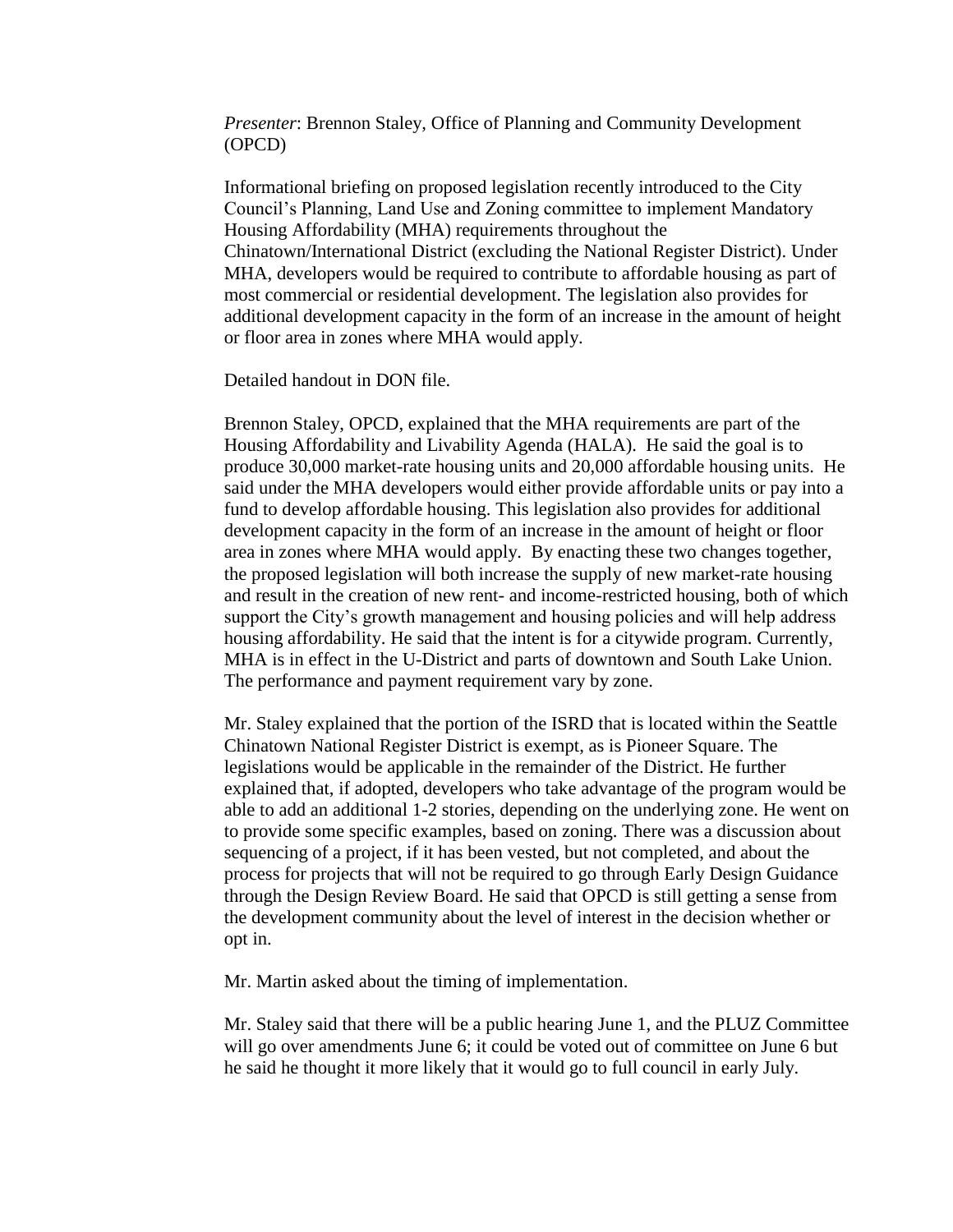Mr. Martin asked how this legislation will interact with incentive zoning.

Mr. Staley said that most zones have incentive zoning for providing affordable housing, public open space, contributions to green street, and purchase of Transferable Development Rights. He noted that commercial development can include child care. He said that under this proposal the MHA regulations would replace the affordable housing component, but the other incentive contributions would still apply. Additional height still has to be earned.

Ms. Frestedt read from email sent by absent board member, Carol Leong. Ms. Leong asked how they determine where affordable housing credits go and if they can make sure they stay here in the district.

Mr. Staley said the funds go to the Office of Housing, which will review criteria to guide where money is spent, including: high access to transit; greatest displacement; greatest need, and where payments are coming from. He said it was decided not to create specific pots of funds that apply only to specific neighborhoods, noting that could lead to a longer turnaround time. He said that the proposed approach will result in more expedient use, where the criteria apply. He said if you consider the Chinatown/International District, many of the criteria apply, so the neighborhood could be a recipient of significant amount of funding. He said they will be able to leverage tax credits for more units in the neighborhood.

Public Comment:

Mike Omura, SCIDPDA, asked about the different performance rates in the city and where the CID and Little Saigon fit in.

Mr. Staley said CID is in the high category, \$20.75 payment and 7% performance zone. He said that downtown and South Lake Union have a different set of criteria (3-5% for residential and 5-11% for commercial).

Mr. Omura said he heard from a private developer that this is a disincentive to look at CID/LS for development and that they are being asked to perform at a higher rate.

Mr. Staley said that it's difficult to reasonably compare because the market is so different.

Mr. Omura asked what affordability level the MHC is targeting.

Mr. Staley said if a developer chooses performance onsite units must be 60% of Area Media Income – roughly one bedroom unit at \$1000/year. He said with no incentives if doing performance, the payment option would meet a variety of levels to create a spectrum of affordability (30-50%).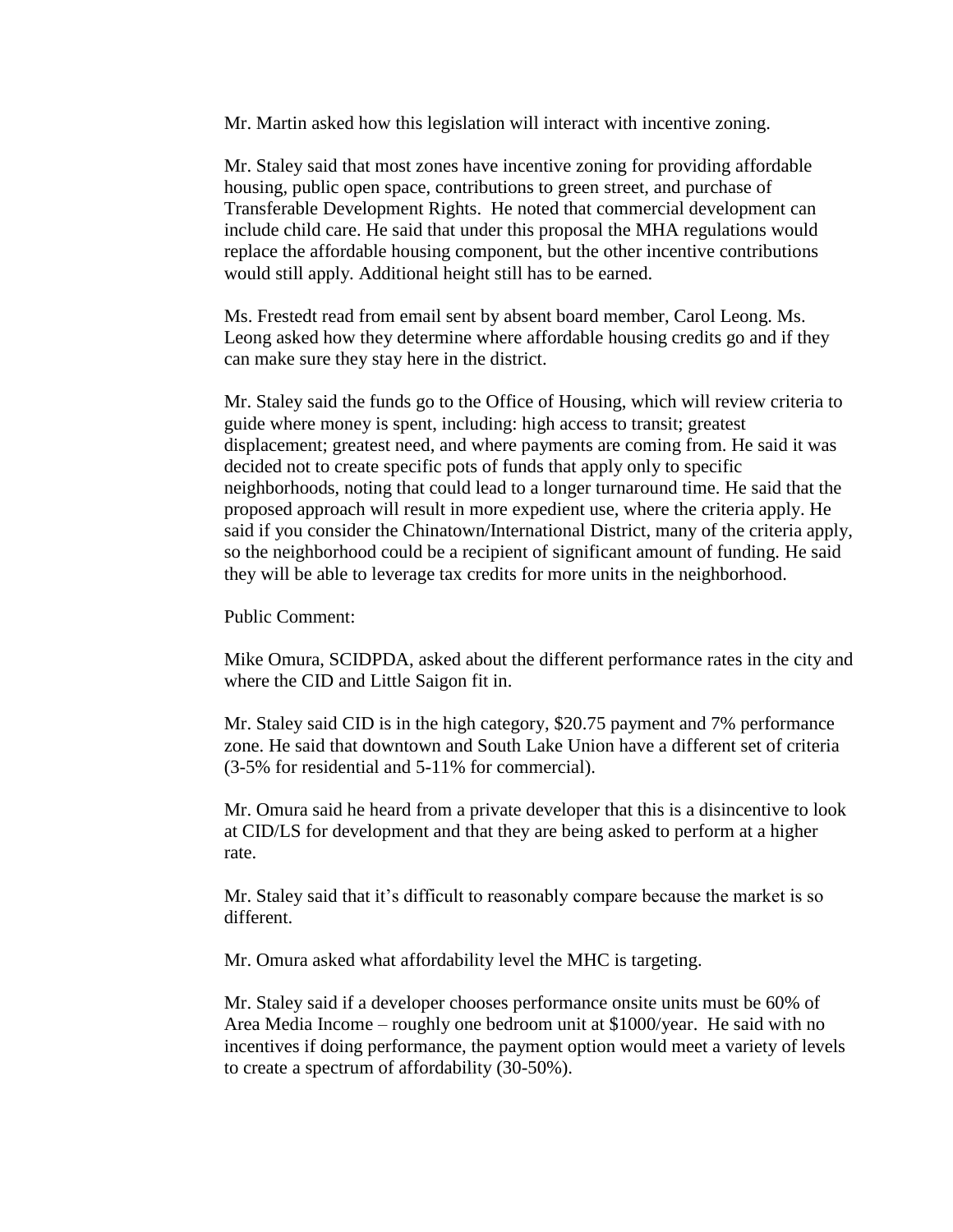Mr. Martin commented that whether or not developers choose to participate by building new affordable units, the area will still be a receiving area due to meeting the other criteria for payment in lieu.

Mr. Staley said that is likely but that affordable housing here will continue although it could be less if market rate doesn't happen.

Betty Lau asked why it could be seen as a disincentive.

Mr. Staley said overall the program applies requirements and increases capacity. He said the value of additional capacity to costs balances out although there is a slight disincentive.

Ms. Lau asked if there is a way to fix that – if developers perceive there is an imbalance.

Mr. Staley said they can't set one number for all. He said that sometimes it is more profitable to not go higher. He said that the ISRD is still an unproven area.

Mr. Omura said early design is vested under current code. He asked at what point in the process does that happen for the ISRD?

Ms. Frestedt asked if confirmation with SDCI happens when submitting for Certificate of Approval or MUP.

Mr. Staley said he will figure that out and get back to everyone.

Ms. Frestedt offered to follow up. She asked about the differences between apartments and condo.

Mr. Staley said MHA applies to both. Performance is more clear for apartments. With condos, either payment or performance option can be used. He said there will have to be price set from affordable to 60% median income and have lower price escalation. He said condos would be more likely to do payment option.

Mr. Omura asked if it applies to hotels.

Mr. Staley said it does to commercial. Responding to a question about what 'performance' means, he said that it means including affordable units in the building for those at 60% of median income and retain them for 75 years.

#### **050917.3 BOARD BUSINESS**

Ms. Frestedt introduced new board member, Sergio Legon-Talamoni. She said that a board retreat will be scheduled and she asked board members to suggest topics for discussion.